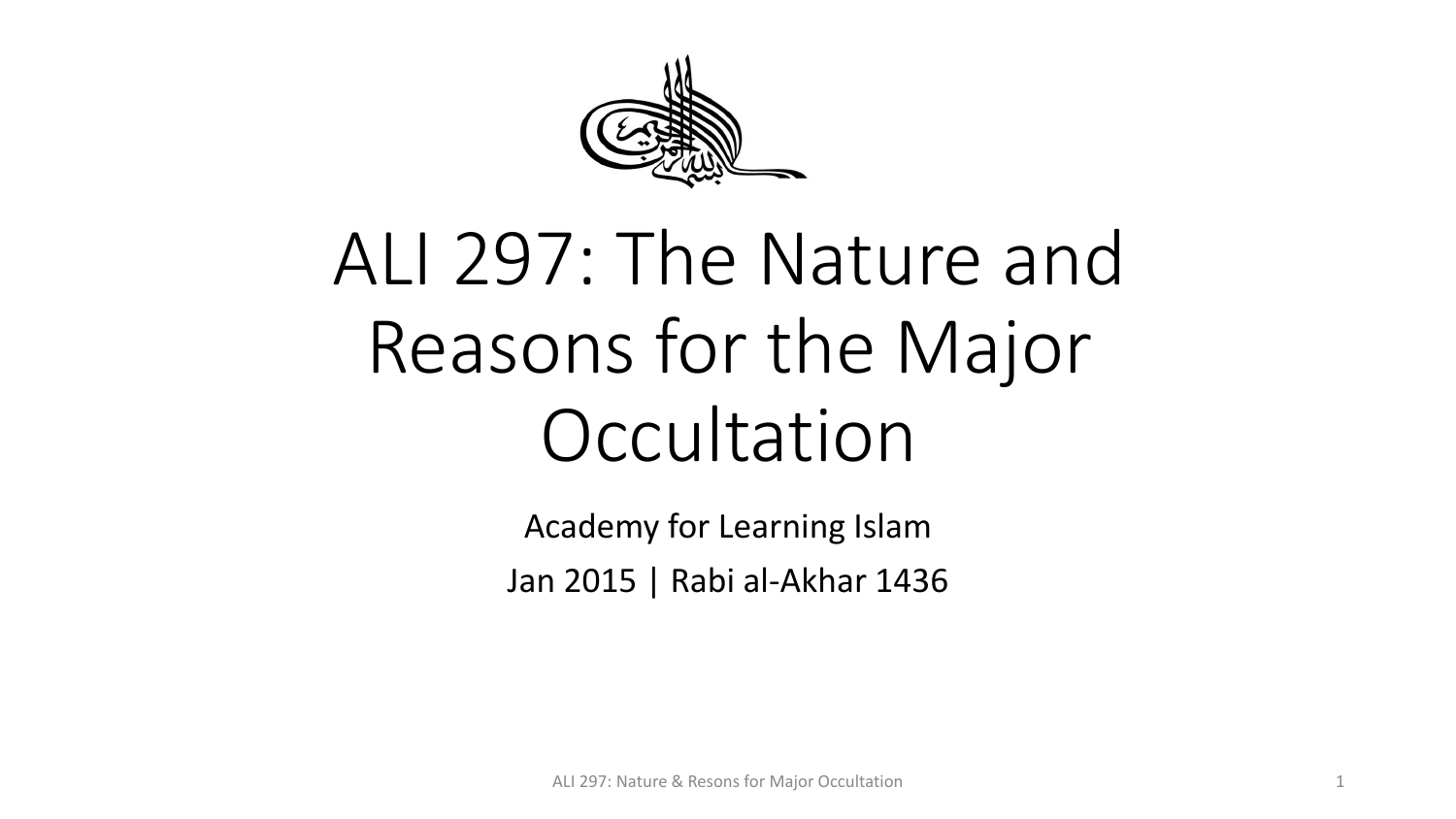# Etymology of Ghaybah

- The word ghaybah in the Arabic language is derived from the word ghayb.
- The word ghayb refers to something that is hidden from sight.
- The word ghayb in usage is like a homonym. A homonym is a group of words that share the same spelling but distinct meanings.
- Hence the word ghayb can only be understood in reference to its antonym.
- The word ghayb is used in contrast to the following words: shahadah (observed/witnessed), hudur (presence) and zuhur (apparent).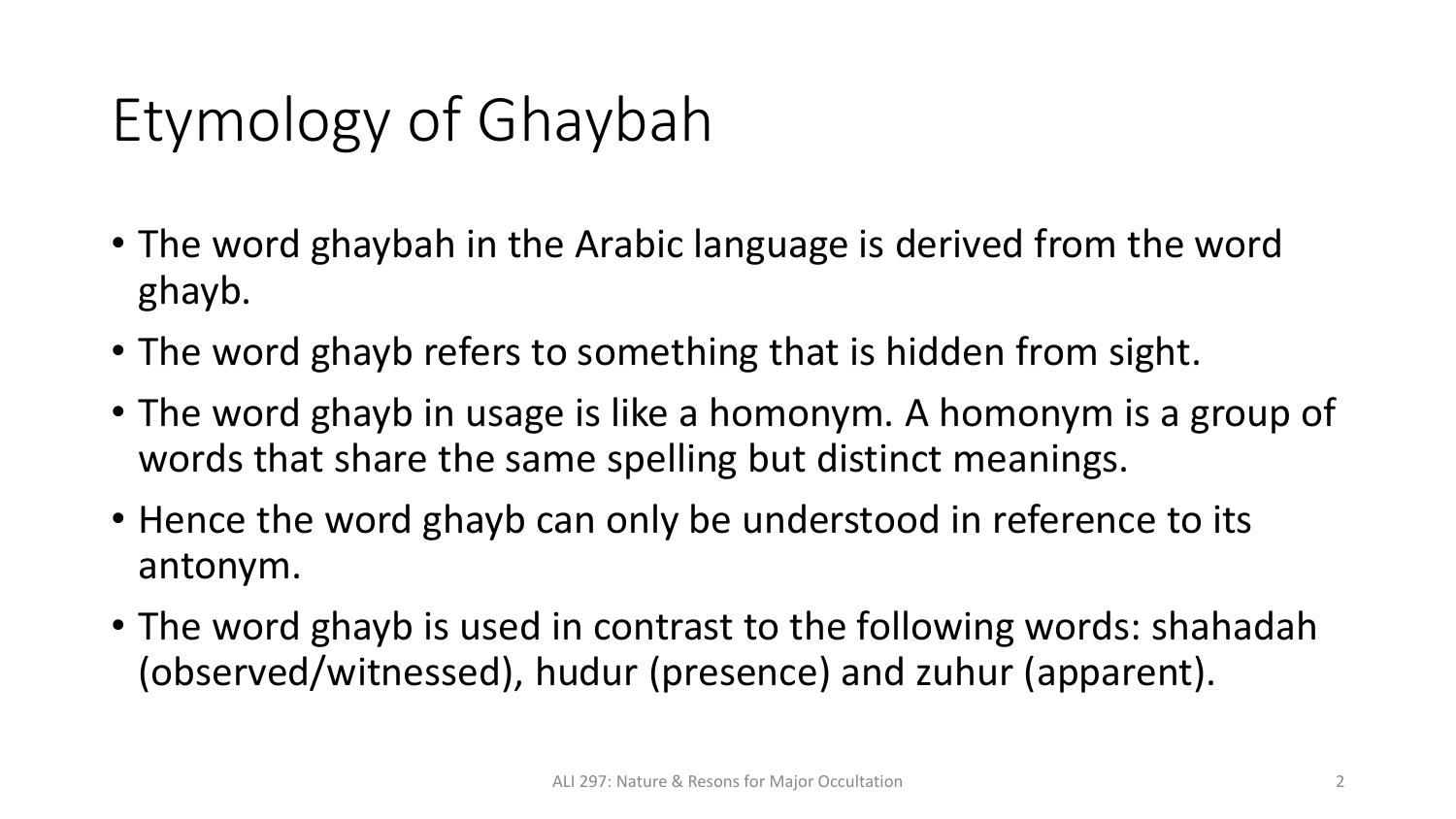# Ghaybah of the 12<sup>th</sup> Imam.

- The word ghaybah for the twelfth Imam is used in contrast to zuhur.
- The Imam had two occultation: al-ghaybah al-sughra (the minor occultation) and al-ghaybah al-kubrah (the major occultation).
- The minor occultation started upon the death of the  $11<sup>th</sup>$  Imam (260 AH) and ended in the year 329 AH.
- During the minor occultation the Imam had 4 representatives who spoke on his behalf.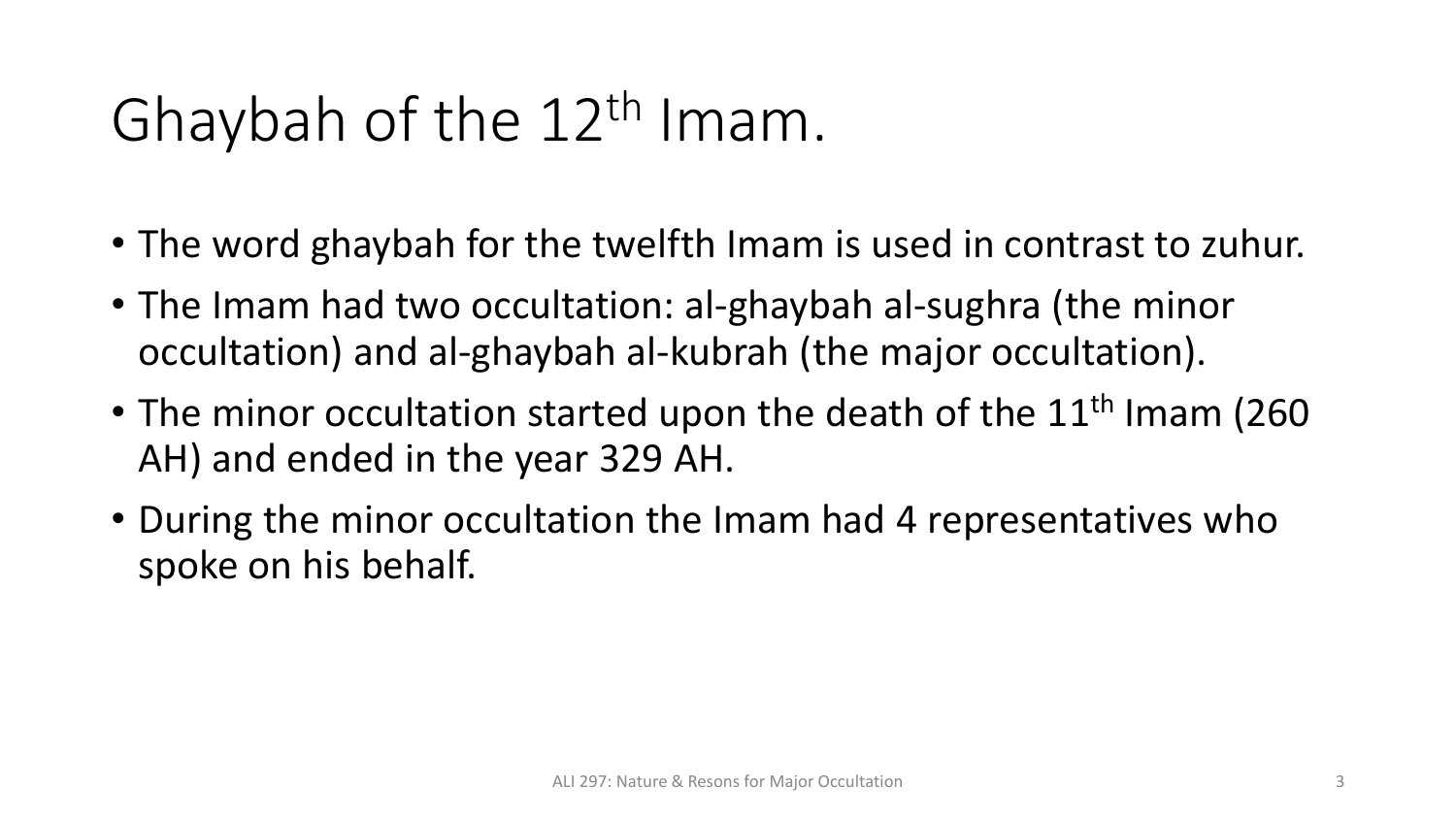#### Communication during the minor occultation

- The Imam would communicate with his followers using letters.
- These letters were known as tawqi' or the tawqi'aat.
- The writing of the  $12<sup>th</sup>$  Imam was known to some of his followers.
- Muhammad b. 'Uthman 'Amri says: *A signed note was issued from the Imam and the handwriting was well known to me.*
- Some of our great scholars who had a letter from the 12<sup>th</sup> Imam in their possession include Shaykh al-Saduq and Shaykh al-Mufid (a).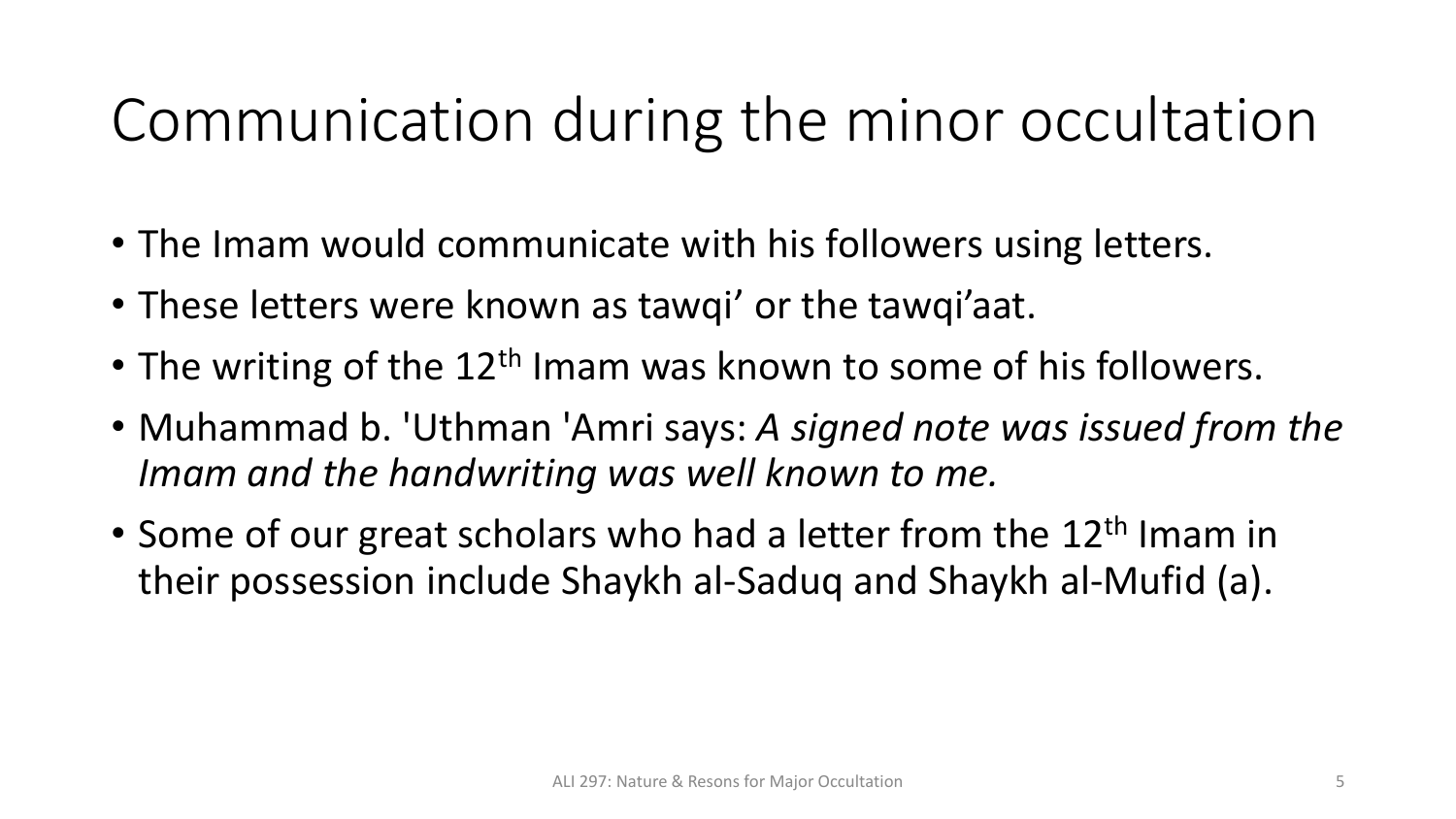#### End of the Minor Occultation

- The minor occultation ended with the death of the 4<sup>th</sup> representative.
- A few days before his death, he received the following tawqi' from the 12th Imam:
	- حیم بسم الله الرّحمن الرّحيم. يا على بن محمد السمری! أعظم الله أجر اخوانک فيک، فانّک مَيّثٌ ما<br>مسمر الله الرّحمن الرّحيم. يا على بن محمد السُّمّي ما اللّه أحد فقره مقاد كريدا وفاتك أعظم الله أجر اخوانک فیک، فانک مَیّتٌ<br>المستمد نفس نفس الله اینک س<br>م  $\mathcal{A}$ بینک و بین ستّه أیام، فاجمع أمرک و لا تُوصِ الیٰ أحدٍ فیقوم مقامک بعد وفاتک  $\overline{a}$

In the name of Allah the beneficent the merciful.

O Ali ibn Muhammad al-Samuriyy! May Allah increase the reward of your brothers (in their grief) over you. Surely you will die in another six days. Therefore organize your affairs and do not appoint anyone as your executor lest he undertake your position after your death.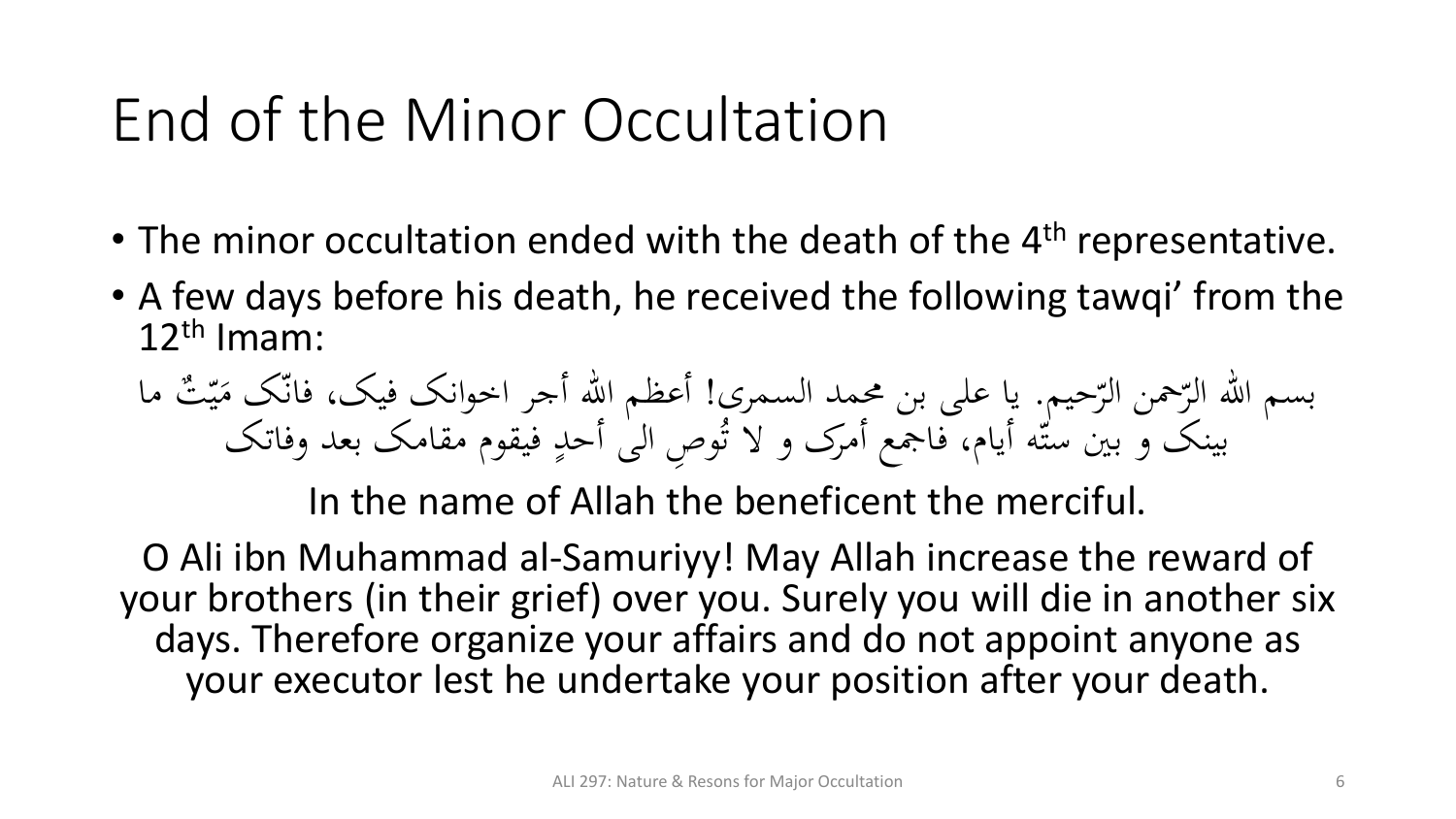#### The last Tawqi'

و ذلک بعد طول األمد و قسوه ُ ه فلا ظهور الاّ بعد اذن الله تعال<sub>ى</sub> ذكرُهُ  $\mathcal{L}$ م<br>، ، فقد وقعت الغيبه التّامّ القلوب و امتلاءِ الأرضِ جوراً و سيأتی مِن شيعتی مَن يَدّعى المشاهده، يا<br>.  $\mathcal{A}$  $\mathbf{A}$  $\frac{1}{2}$ ِ<br>چ

The major occultation has now transpired, and there will be no appearance until God (magnified be His remembrance) permits. This will happen after the passage of a long time, and after the hearts have hardened, and the earth is filled with oppression.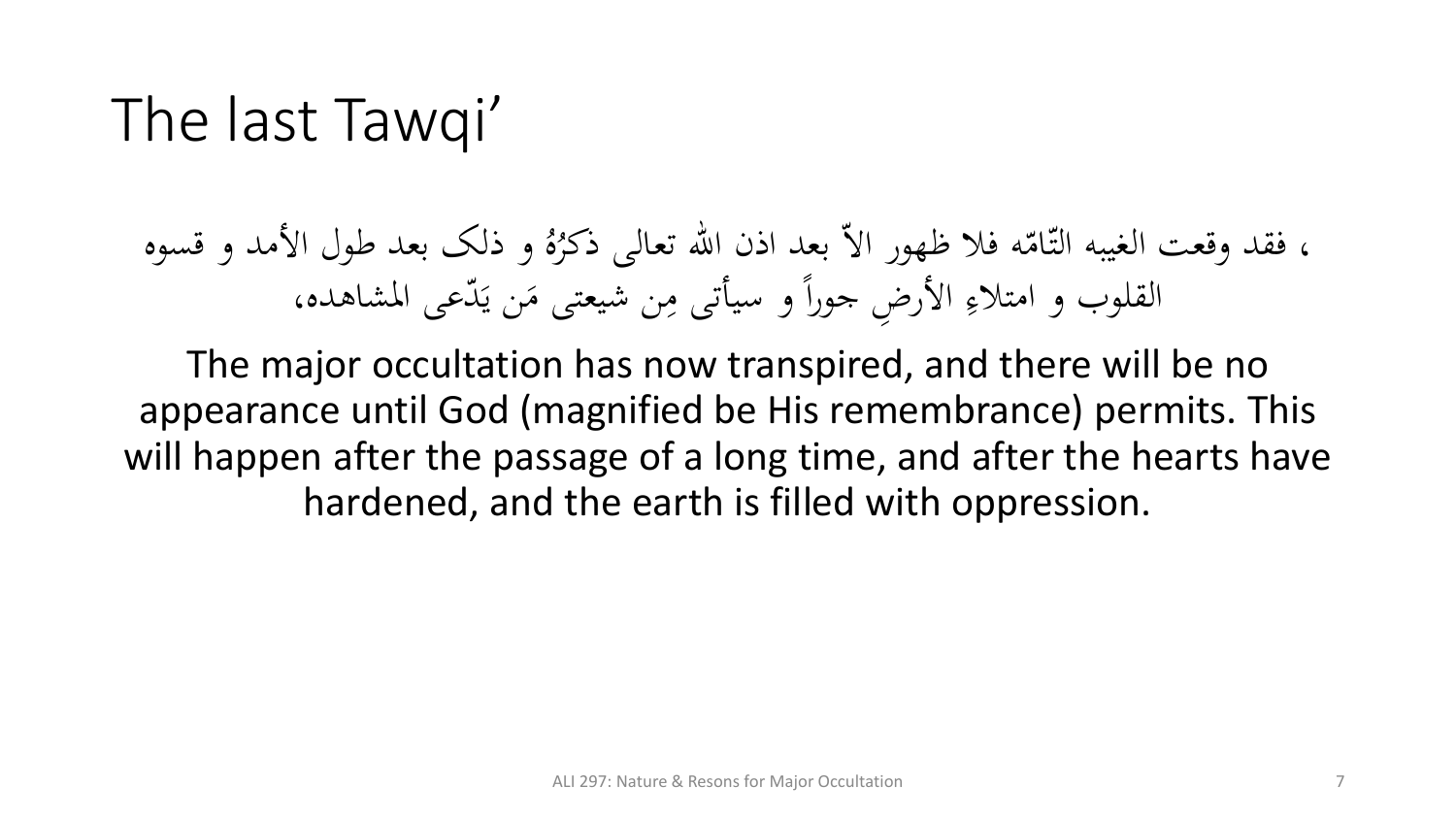#### The Last Tawqi

ّ ه اال ه<br>ر فمترٍ، و لا حول و لا قوّر <u>ر</u>  $\mathcal{A}$ ب م<br>ب م ٌ ذا ّ یحه فهوک مبر<br>و و فیانی و الص  $\overline{a}$ عی املشاهده قبل خروج الس ّ أال فمن اد العظیم  $\overline{\phantom{a}}$ بالله العليّ العظيم.

There will be some from my followers who will claim to have seen me, therefore the one who claims to have seen me before the rising of the sufyani, then he is a liar, a .

There is no change or strength except with Allah, the most High, the most Sublime.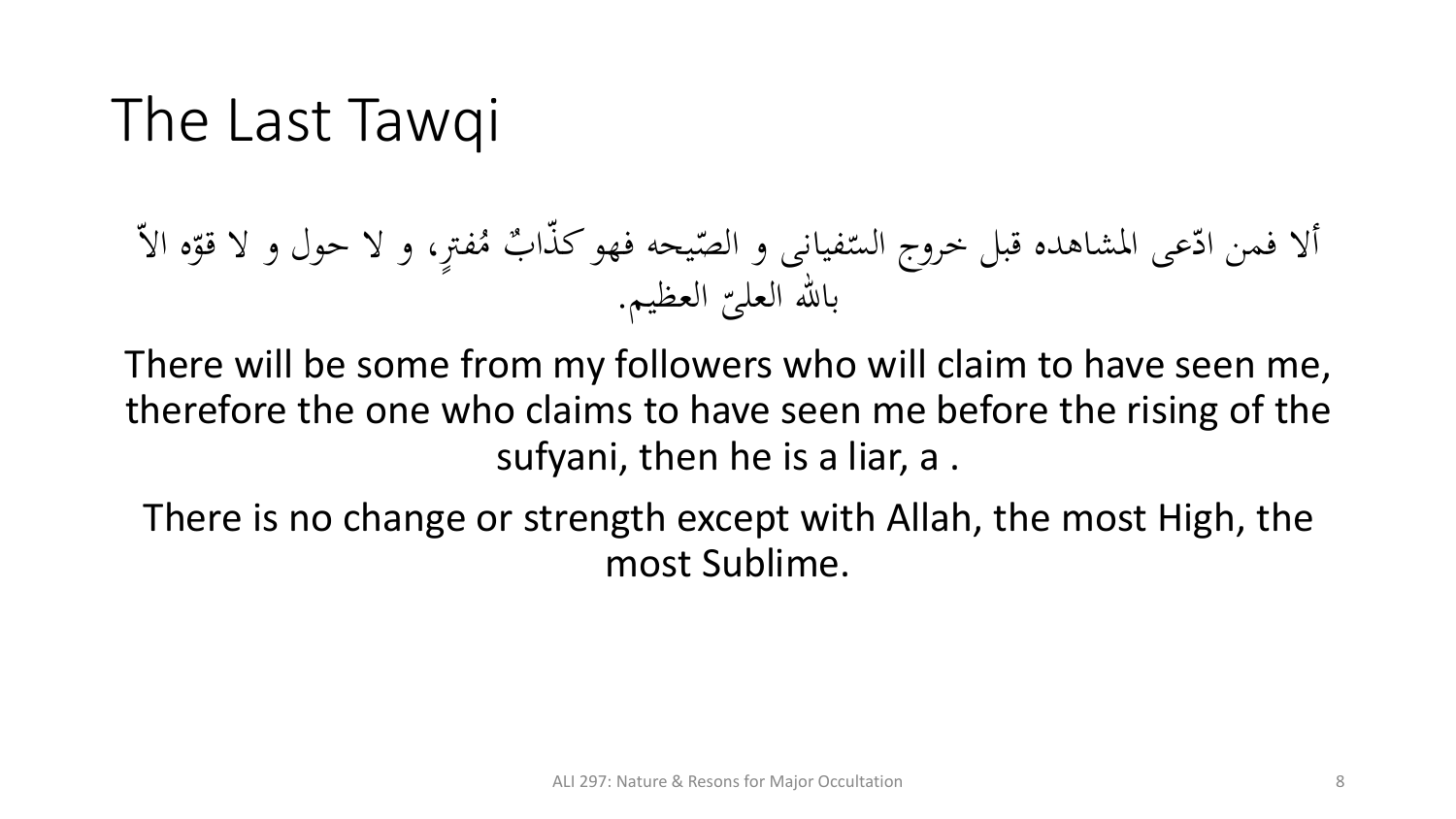#### The Major Occultation

- The major occultation began in the year 329 AH.
- The end of this period, in particular or in general, is not known to anyone except Allah (s).
- The narrations state that the zuhur will occur at a time when it is least expected.
- The narrations liken it to the day of Judgment. The Qur'an uses the word bagtah (sudden) to describe the day of Judgement.
- The coming of the  $12<sup>th</sup>$  Imam will also be sudden.
- No one is allowed to claim to know when the  $12<sup>th</sup>$  Imam will come.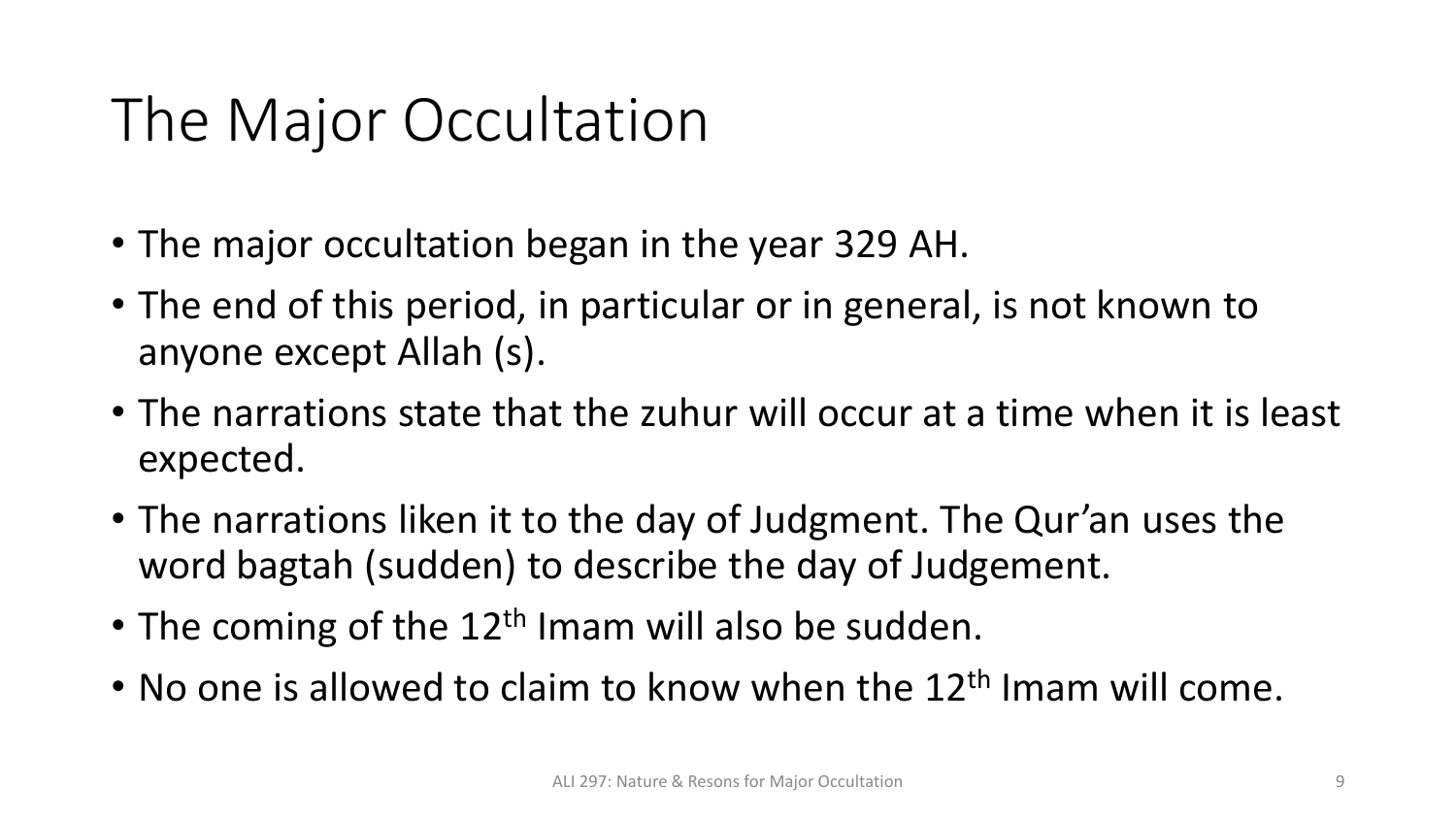## The Nature of the Ghaybah

- Upon the coming of the Imam, other humans will also come back with the  $12<sup>th</sup>$  Imam.
- There are a group of people who will come back to life during the zuhur of the  $12<sup>th</sup>$  Imam.
- This is known as the concept of raj'ah, or to return.
- The concept of raj'ah is claimed to be one of the daruriyyat of the madhab.
- There is no difference on opinion on the principal of raj'ah, though there is a difference of opinion on who will come back.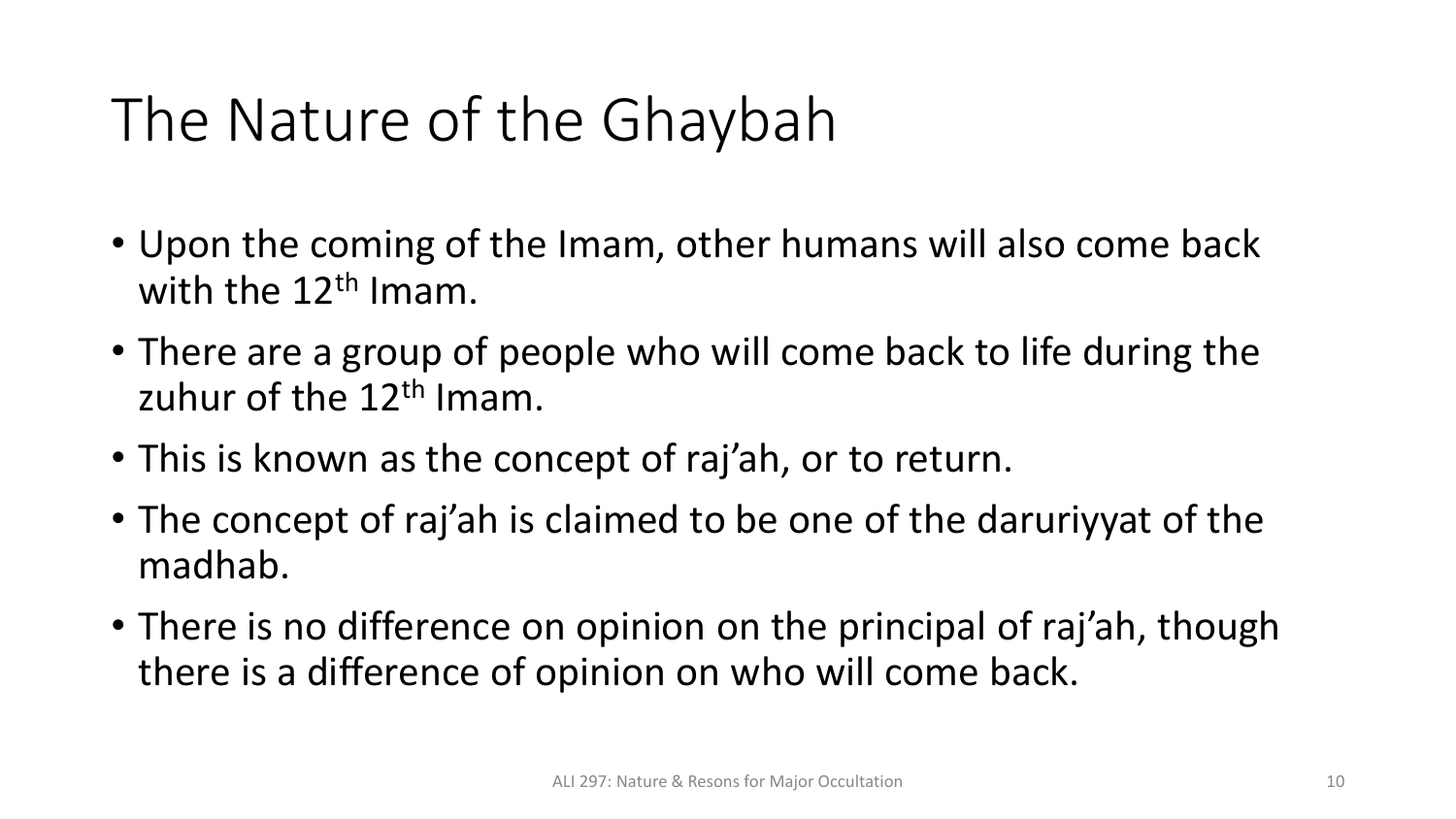#### The Nature of Ghaybah

- The word for the return of the  $12<sup>th</sup>$  Imam is zuhur and not raj'ah.
- Another person that will come back with the coming of the  $12<sup>th</sup>$  Imam is Prophet Isa (a).
- The word used for the return of prophet Isa (a) is nuzul, since the word used for his leaving is raf (elevation): ِ .<br>ِءِ إ ه َّ الل ب

عَزیزاً حَکیما  $\frac{1}{2}$ **ک** ہ<br>ا ه َّ َن الل كا و ه لَی ُ َ  $\ddot{\cdot}$ ام<br>ا ال رَفَعَهُ **گ**ر ر<br>( <u>ا</u> ب<br>. Rather Allah raised him up toward Himself, and Allah is all-mighty, allwise. (4:158)

• This implies that the body of Prophet Isa (a) was raised from the earth.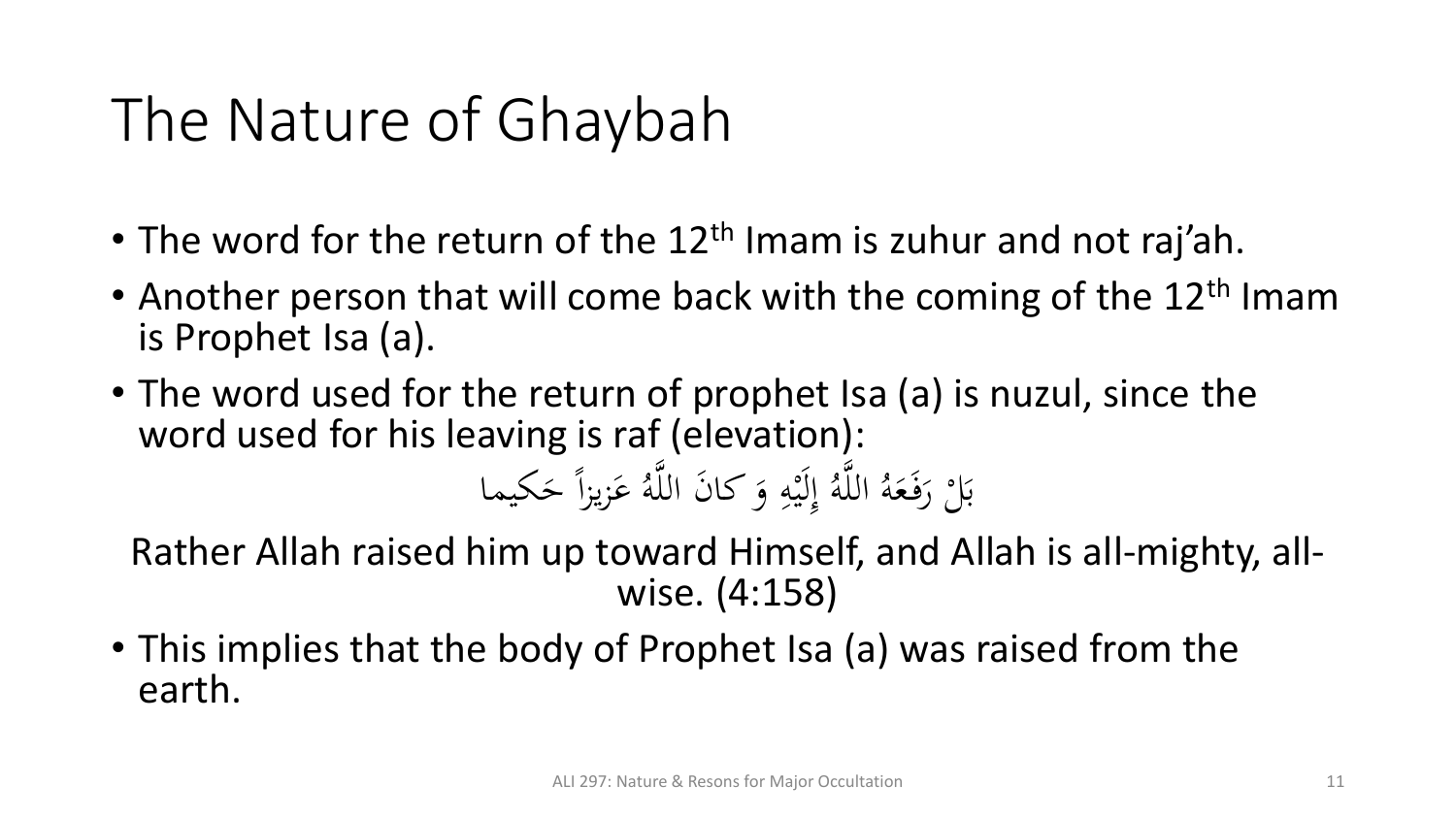## The Nature of the Ghaybah

- In the two previous cases, we noted that the word raj'ah was used for those who had died, and nuzul was used for Prophet Isa (a) who is alive but was raised by Allah.
- Therefore if the word zuhur is used for the 12<sup>th</sup> Imam.
- This implies that the Imam is alive and living on this earth.
- The nature of his ghaybah is very similar to the ghaybah of Prophet Yusuf (a) from his brothers.
- He was in their midst, but they did not recognize him.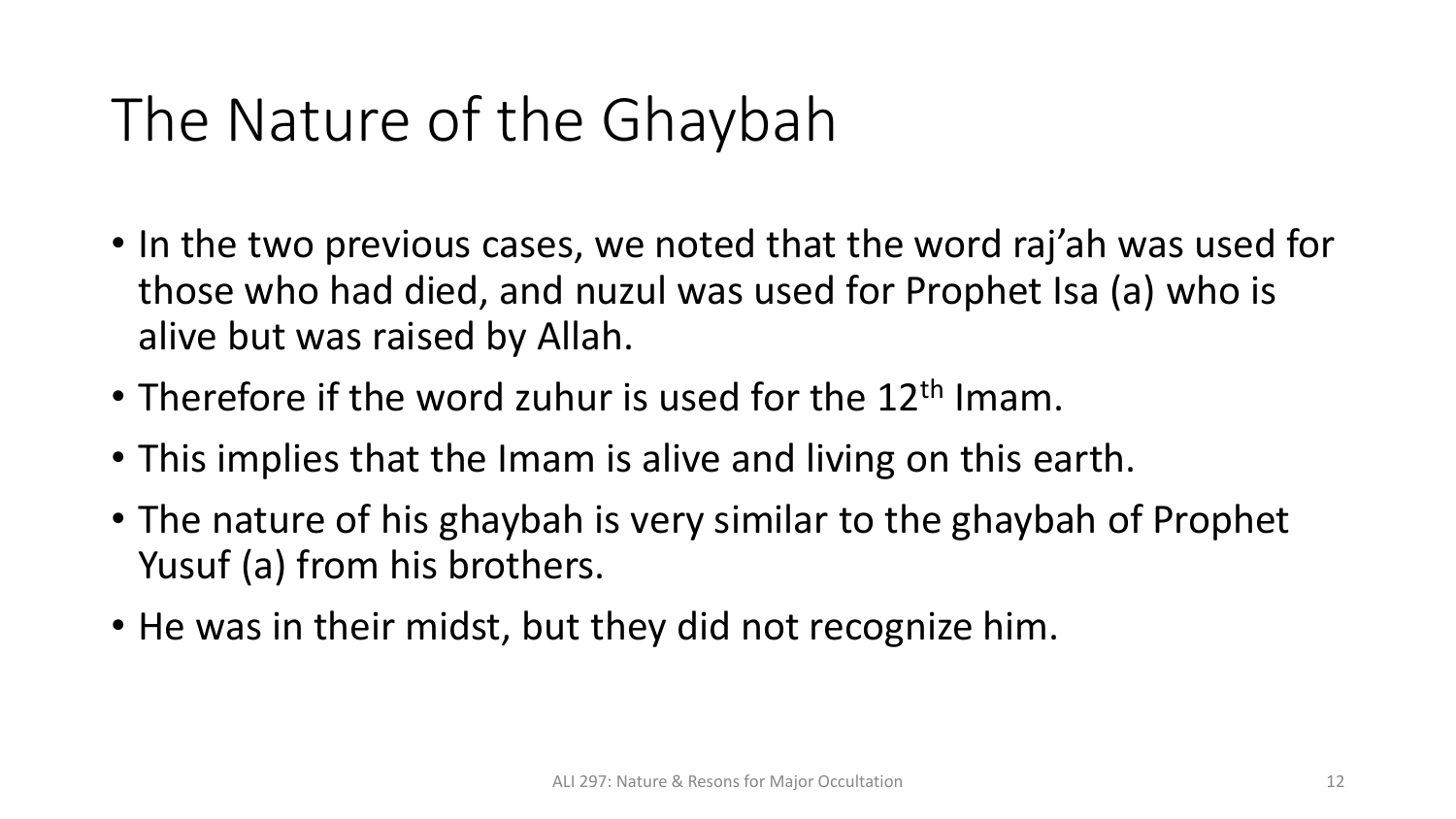# Reasons for the Ghaybah of the 12<sup>th</sup> Imam

- The natural state of the Imam is to be present amongst the people.
- This allows the Imam to fulfill his role of political and spiritual guidance.
- Therefore we must look at the reasons for the ghaybah of the  $12<sup>th</sup>$ Imam.
- The ahadith mention a number of reasons for the ghaybah of the  $12<sup>th</sup>$ Imam. However they also mention that the actual reason for the ghaybah is not known.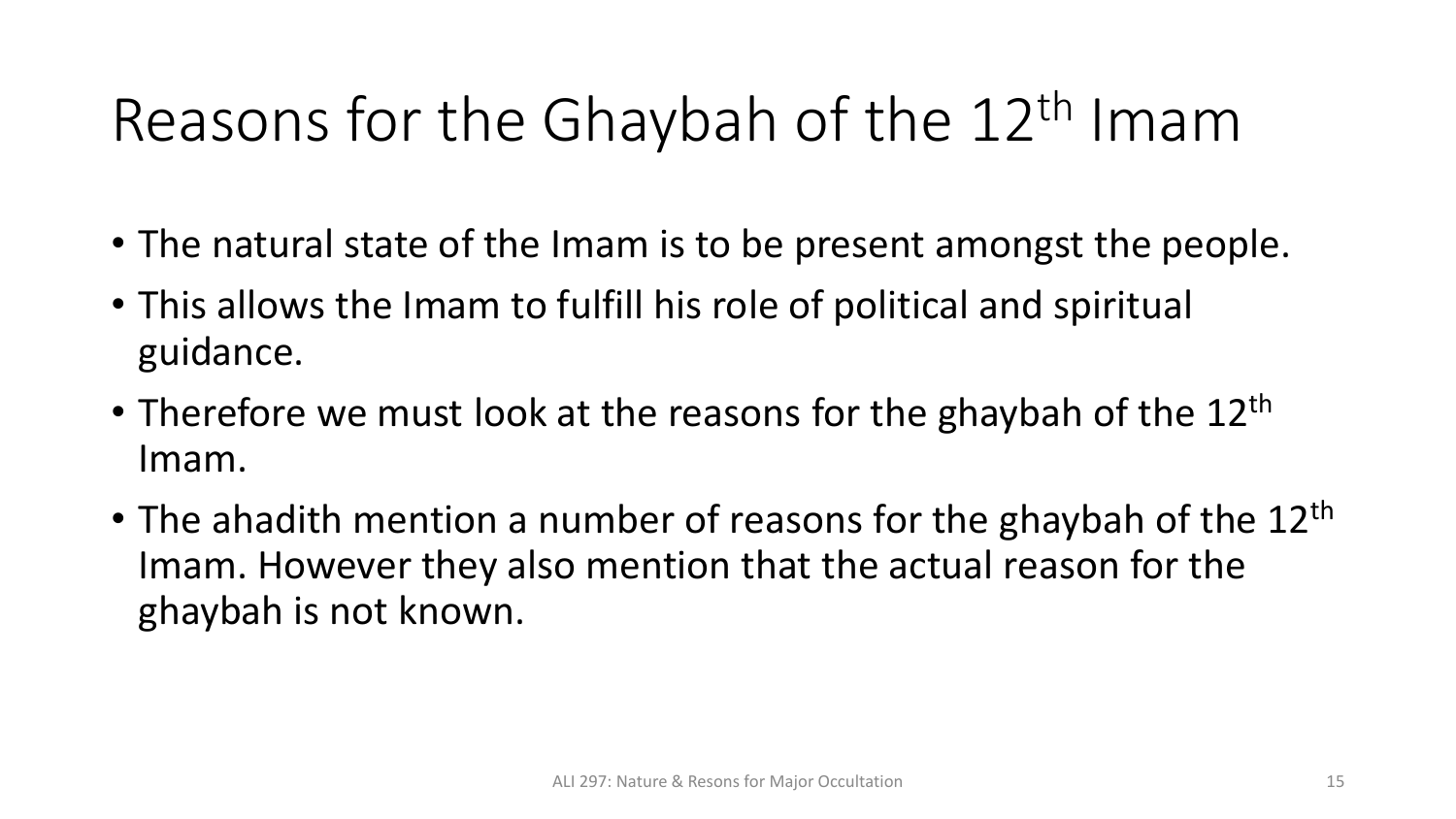#### Reasons for Going into Occultation

- The essential reason for occultation is not known.
- Imam al-Sadiq (a) states that the wisdom of his occultation is the same as the wisdom behind the occultation of the other prophets.
- Imam (a) adds that the wisdom will be unveiled upon the reappearance of the  $12<sup>th</sup>$  Imam, similar to the story of Khidr (a).
- Some of the ahadith do mention some secondary reasons for his ghaybah:

#### ِ ثٌ وَ لِمَ قَالَ يَخَافُ وَ أَوْمَأَ بِيَدِهِ إِلَى بَطْنِهِ  $\ddot{\cdot}$ ند <u>ا</u><br>. ب<br>.  $\int$ إ  $\bullet$  $\ddot{\cdot}$  $\frac{1}{2}$ ِ<br>ب  $\mathcal{A}$ ه<br>/ ہ<br>ر .<br>ئ ة<br>ق  $\int$ َ .<br>. نَّ لِلْغُلَامِ غَيْبَةً قَبْلَ أَنْ يَقُومَ قَالَ قُلْ ة<br>ق م يه<br>. ْ  $\overline{\phantom{0}}$ ه<br>به ة<br>م نة<br>م  $\ddot{\cdot}$ بر  $\ddot{\mathbf{r}}$  $\downarrow$ ِ  $\int$ إ

Surely the young man will have an occultation before he rises. I said, why is that? He said, he fears (for his life) and pointed to his stomach.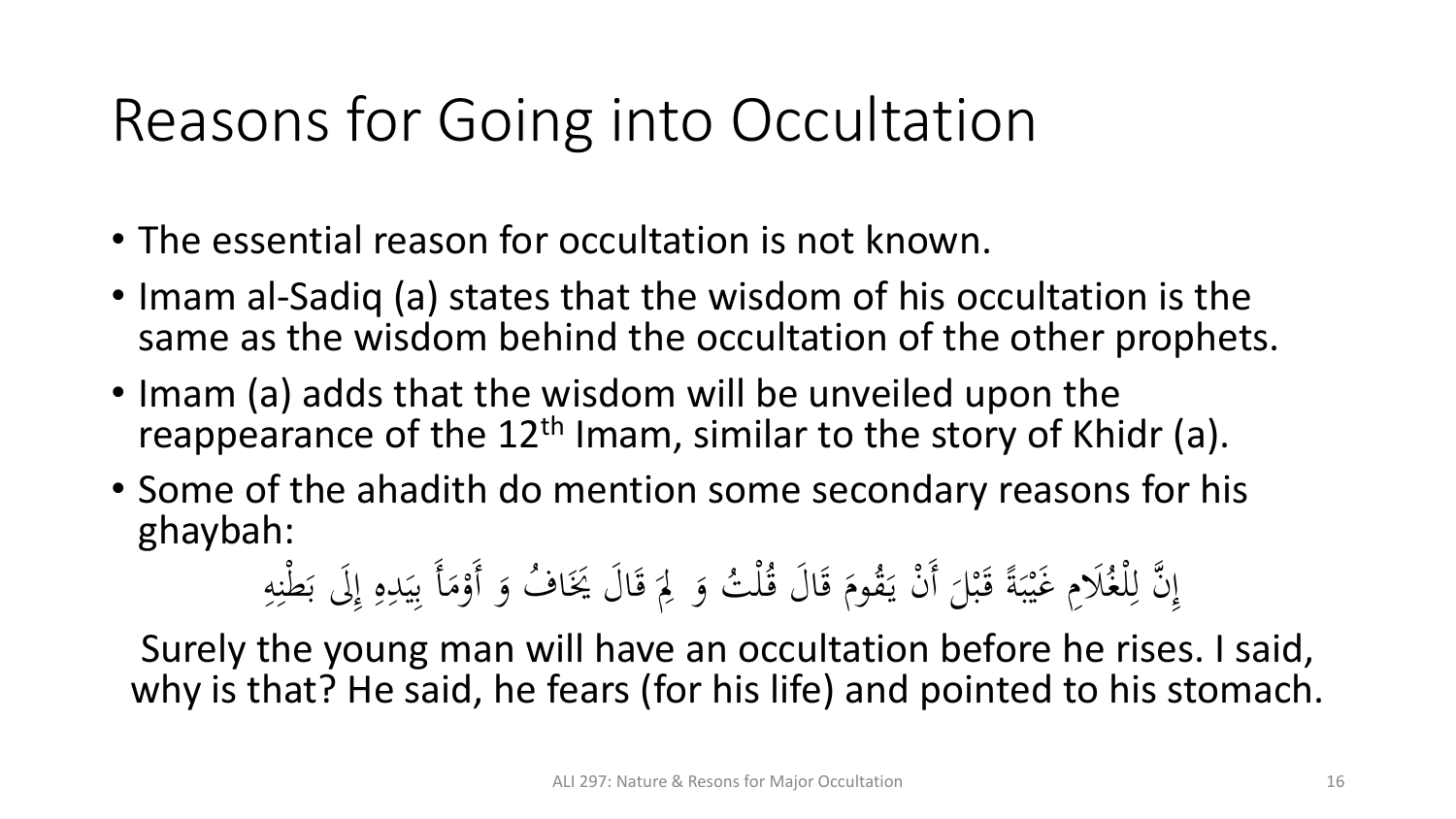#### Reasons for Going into Occultation

• Another reason for the occultation is that the Imam would not have to be under the authority of any other ruler before his rising:

عن أبي عبد الله ع قال یقوم القائم ع و لیس لأحد في عنقه بیعة

He (a) will rise and he will not have pledged allegiance to anyone

• Yet another reason given for the occultation is that it is a test for the faith of the believers:

َ ة َ شیع ال ِّ َ ِحن َ ت َْ ن َي ْ ب أَ ُّ ُيِ َ َّل ُ َ ج ز و َّ َ ع َ ه َّ ن الل أَ َّ

Surely Allah (awj) likes to test the Shia.

• This is similar to the occultation of Prophet Musa (a) from his community.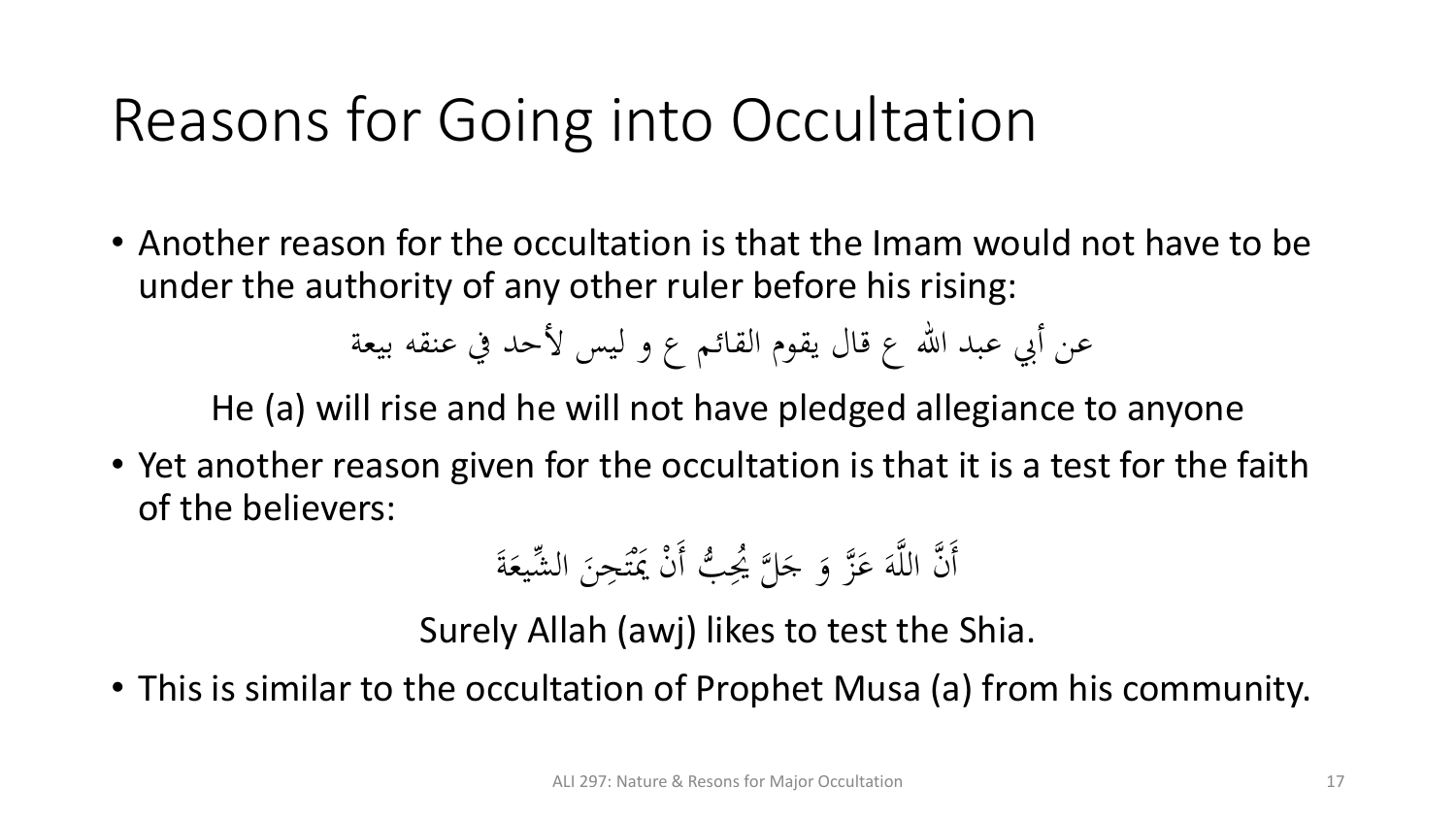#### Du'ā during occultation

قني نَفْسَكَ لَا أَعْرِفْ نَبِيَّكَ یک<br>بد  $\frac{1}{2}$ بد ن<br>:<br>.  $\overline{\phantom{a}}$ **کی**<br>ا  $\binom{1}{2}$  $\overline{a}$ **.<br>م** ز<br>|<br>| <u>ة</u> سِ<br>زرا رس<br>محر **گر** ڑ<br>ن قْني نَفْسَكَ فَإِنَّكَ إِنْ ۖ أَوْ يًّهُ ۖ وَ  $\binom{1}{2}$ ْ  $\int$ بر<br>ز  $\int$ ق<br>ف  $\overline{a}$  $\ddot{\mathbf{z}}$ ز<br>ا  $\frac{1}{2}$ بِر<br>ز تة عَرَّوْ<br>م عَرَّوْ  $\boldsymbol{\mathcal{S}}$ َّ ُ ه َّ الل ولَكَ لَمْ أَعْرِفْ  $\overline{\phantom{a}}$ **کی**<br>ا  $\binom{1}{2}$ ل<br>أ  $\overline{a}$ ه<br>فني رَسُّہ  $\int$  $\frac{1}{2}$ بِر<br>ز رس<br>محر **گ**ر<br>ا ن<br>ن ولَكَ فَإِتَّلُكَ إِنَّ لَمْ تَوْ  $\binom{1}{2}$ ْ  $\int$ بر<br>ز  $\int$ ة<br>م ل<br>أ  $\overline{a}$ ه<br>فني رَسُّہ  $\int$  $\frac{1}{2}$ بِر<br>ز ته عَرَّفُ **ک** َّ ُ ه َّ الل جَّتَنَاكَ<br>ج ्<br>।<br> ةِ<br>فَنِي حُـ <u>ة</u><br>-بر<br>ر رس<br>محر **گر**<br>ا ڑ<br>ن جَّتَكَ فَإِنَّكَ إِنَّ لَمْ تَهْ<br>جَتَكَ فَإِنَّكَ إِنَّ لَمْ تَهْ  $\binom{1}{2}$ ْ  $\int$ بر<br>د  $\int$ ة<br>م ्<br>।<br> ةِ<br>فُنِي حُـ  $\frac{1}{2}$ سِر<br>ز تة عَرَّوْ<br>م عَرَّوْ  $\boldsymbol{\mathcal{S}}$ َّ ُ حَّتَكَ، اللَّهُ**جُ** ्<br>।<br>  $\frac{1}{\alpha}$ شُّ عَنْ دِينِي ی<br>ب  $\frac{1}{2}$ ا<br>با<br>با **ک** اب<br>ا ضَلَلْأ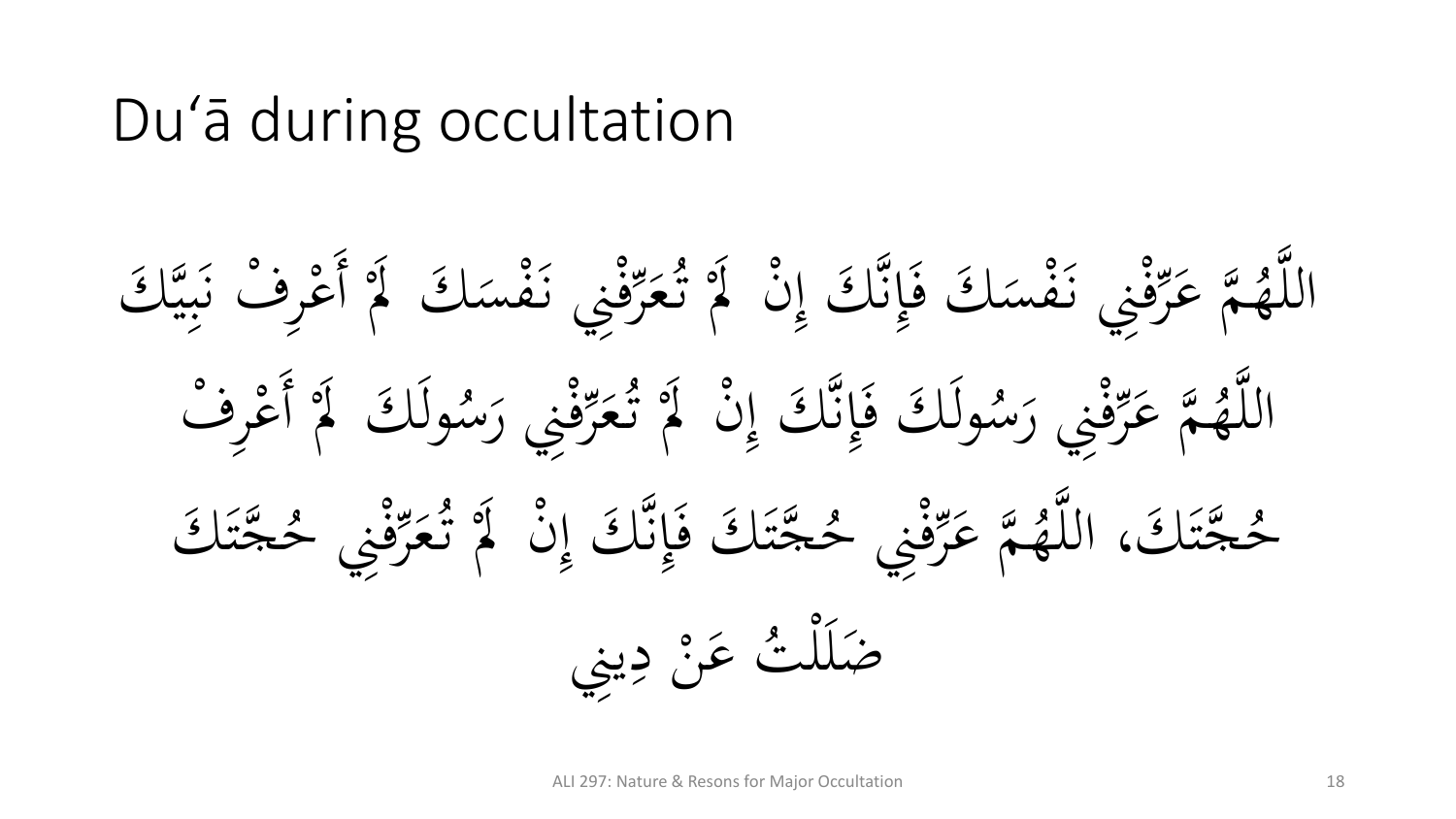# Reason for Remaining in Occultation

- The shia are awaiting the qiyam of the Imam, and not just the zuhur of the Imam.
- Why is the Imam not initiating his qiyam?
- A number of narrations blame the lack of faith and ethics amongst the believers. Examples of this include:
	- The meeting of the people of Kufa with the 5<sup>th</sup> Imam
	- The meeting of the people of khurasan with the 6<sup>th</sup> Imam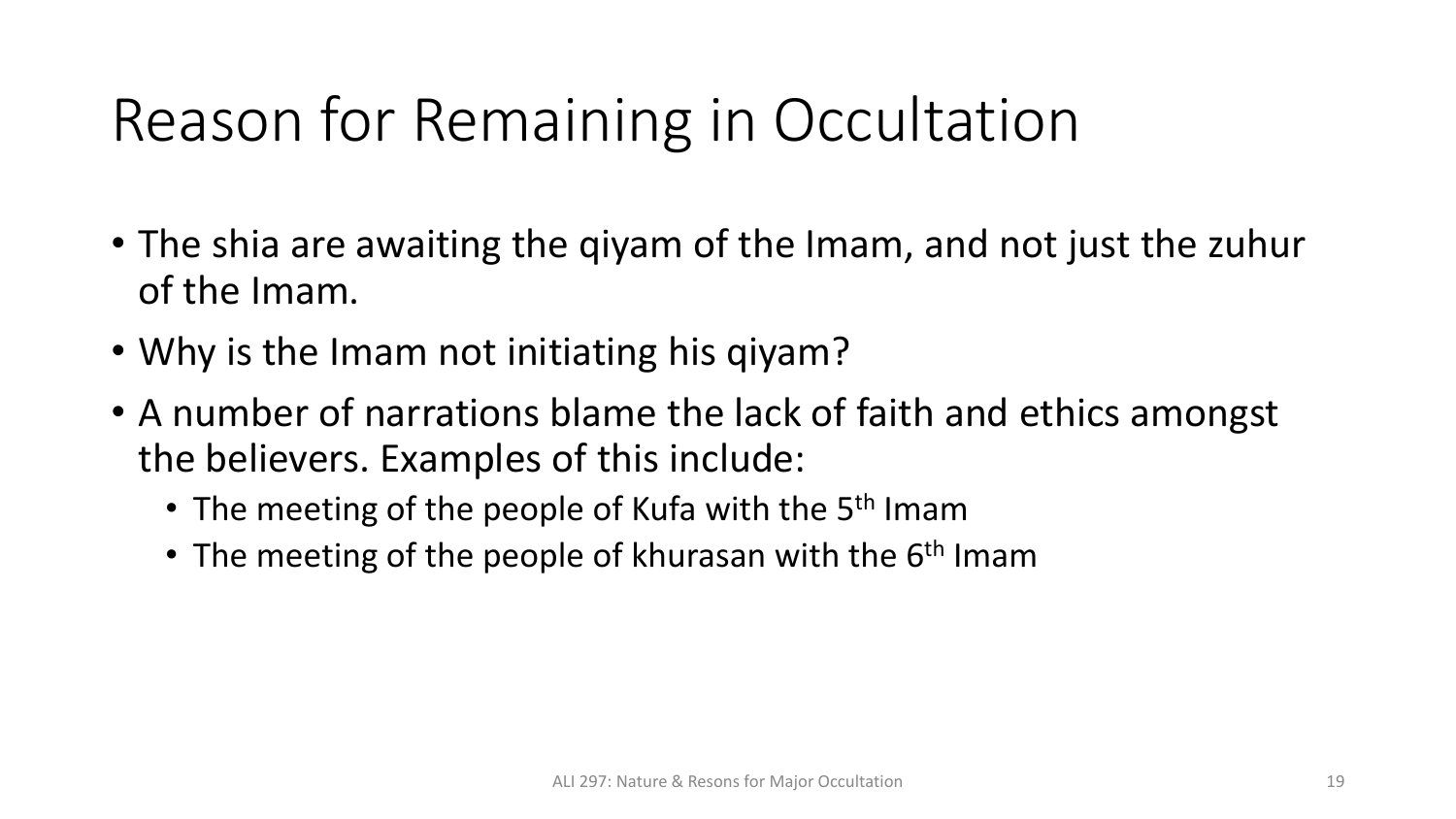#### Reason for Remaining in Occultation.

• With respect to this, Khwaja Nasir al-Din al-Tusi states the following:

The occultation cannot be attributed to the choice of Allah (s) or the 12<sup>th</sup> Imam (a). Rather, you must find the reason for the occultation within the deeds of the believers, which is the cause of their fear and disobedience, and the reappearance will become incumbent once the need for the occultation is removed.

• This reason in itself is not sufficient to explain the absence of the Imam from human society.